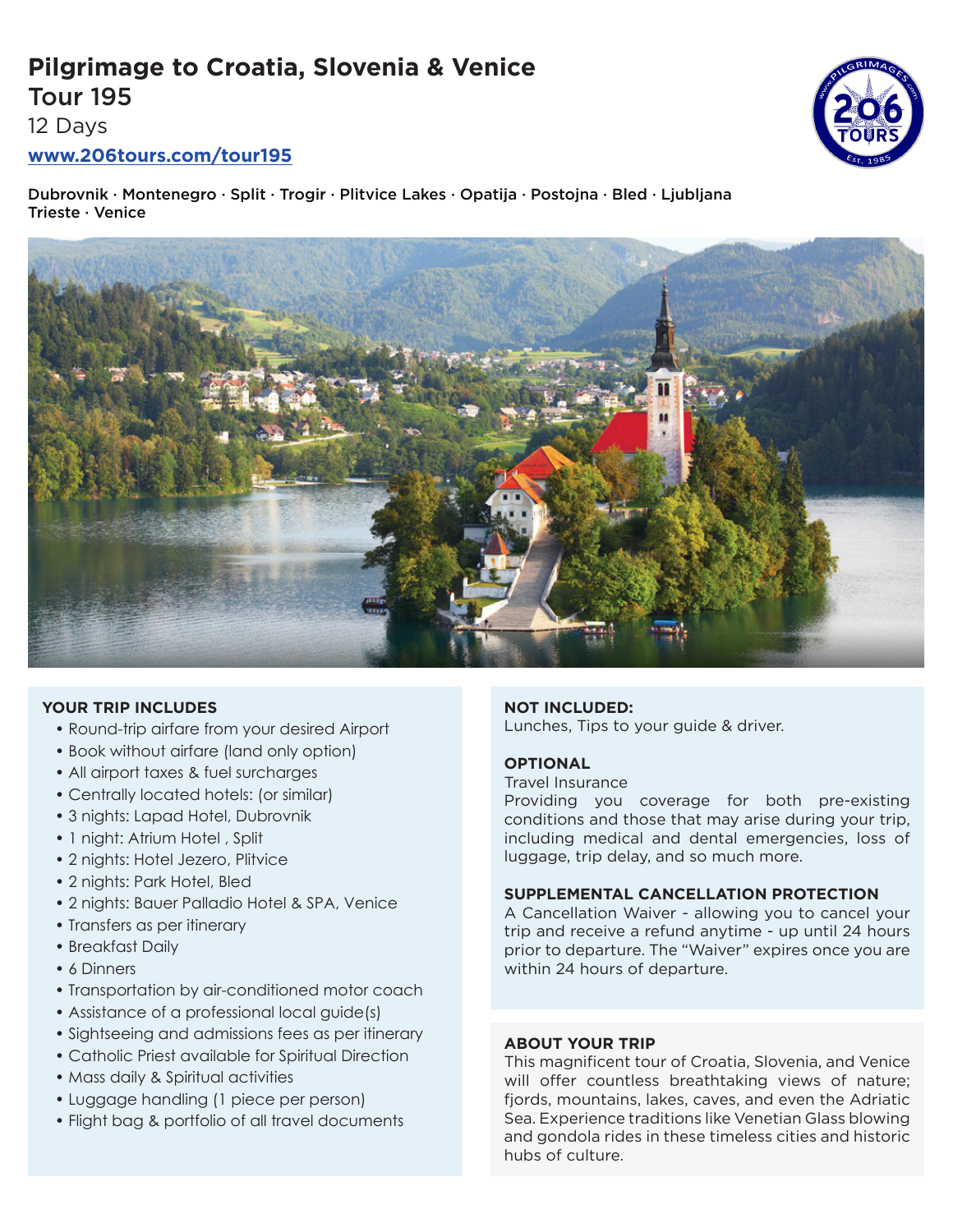#### About Croatia, Solvenia & Venice:

In the "Pearl of the Adriatic" explore Dubrovnik's Old Town, take an excursion to the Republic of Montenegro, witness the breathtaking beauty of the deepest fjord in Southern Europe, tour Lady of the Rocks and the charming coastal town of Perast. Head north towards Split to discover the town of Trogir where many artists come to study and paint before continuing to the beautiful Plitvice Lakes National Park. In Slovenia tour one of Europe's largest caves, the Postojna Caves via an underground electric train, take in gorgeous Lake Bled, and experience the city of Ljubljana, Slovenia's capital. In Venice visit St. Mark's Basilica, observe the art of glass blowing and tour landmarks like the Doge's Palace, the Bell Tower, and the Bridge of Sights.

## **ITINERARY**

#### Day 1: Depart USA

Board your overnight transatlantic flights from your hometown. Meals are served on board.

#### Day 2: Arrive Dubrovnik

Arrival today at the Dubrovnik airport where you will be met and transferred to your hotel. Afternoon at leisure to relax and become acclimated to a new time zone. Before meeting your fellow travelers and tour director for dinner, you can take a walk to Old Town called the "Pearl of the Adriatic." Dinner and overnight.

#### Day 3: Dubrovnik

This morning enjoy a walking tour of "Old Dubrovnik"; starting with; the Rector's Palace, Bell Tower Clock, Orlando's Column and the Sponza Palace. You will also see the Dominican Monastery and Franciscan Monastery with its Pharmacy, one of the oldest in the world. The rest of the day is at leisure. Overnight.

#### Day 4: Dubrovnik, excursion to Montenegro

After breakfast, we depart for the Republic of Montenegro. Head towards the mouth of the beautiful Bay of Kotor, the longest and deepest fjord in Southern Europe. Enjoy a boat ride to Our Lady of the Rocks, one of two islets off the coast of Perast. The Roman Catholic Church is the largest building on the islet, with a museum attached to it. Upon return to the coast, we will stop in Perast, an old charming coastal town. Visit city of Kotor before returning to Dubrovnik

#### Day 5: Dubrovnik - Split

After breakfast, depart Dubrovnik and travel north along the spectacular Adriatic coast, past old fishing villages and new resorts, to Split. Enjoy a city tour featuring the historic inner city, built around the Roman Emperor Diocletian's Palace, a UNESCO

World Cultural Heritage site. See the remnants of Split's Roman heritage, its Renaissance and Gothic structures, Jupiter's Temple, the Peristyle and the Cathedral. Dinner and overnight.

#### Day 6: Split -Trogir - Plitvice Lakes

After breakfast, we head north along the coast to Trogir, the center of artistic activities where scholars from around the world gather to study and paint. Our journey continues towards the beautiful Plitvice Lakes National Park. Dinner and overnight in Plitvice.

### Day 7: Plitvice Lakes

Today we enjoy Plitvice National Park listed in UNESCO's World Heritage list, with breathtaking scenery of this natural wonder of 16 terraced lakes, surrounded by thickly wooded mountains and lush vegetation. The rest of the day is at leisure. Dinner and overnight.

#### Day 8: Plitvice Lakes, Opatija, Postojna to Bled

Return to the coast to the beautiful bay of Kvarner and its popular resort, Opatia. An orientation tour of Opatia will present the highlights of this former Imperial resort city. After your visit here, drive across the border into Slovenia to Postojna Caves, home to one of the largest caves in Europe. Tour the fantastic subterranean world by miniature electric train. Afterwards, continue to Bled for dinner and overnight.

#### Day 9: Bled - Ljubljana Excursion

An Alpine lake surrounded by high peaks, Bled was " discovered: by travelers in the middle of the 19th century. A sightseeing tour features the charming town and the lakeshore, and visits imposing Bled Castle, perched on the cliff high above the lake. Afternoon excursion to Ljubljana, the capital of Slovenia. Here, view the Central open-air Market, Baroque Town Hall, Robba's Fountain, the Three Bridges and the Parliament. Followed by the sightseeing tour of Lake Bled features the charming town with the lakeshore, and imposing Bled Castle, perched on a cliff high above the lake. Return to Ljubljana in the evening.

#### Day 10: Bled, Trieste to Venice

Leave Bled, driving south to Trieste, Italy for orientation tour and visit to Miramare Castle and its park. Castel was built by Hapsburg Monarchy on the cliff overlooking Adriatic Sea. Then, continue on to the marvelous city of Venice.

#### Day 11: Venice

Today begins with a walking tour of Venice featuring the major highlights: St. Mark's Square, St. Mark's Basilica, the Doge's Palace, the Bell Tower and the Bridge of Sighs. The tour ends with a visit to a glass blowing factory where you may see the demonstration of a traditional Venetian glass blowing. Balance of